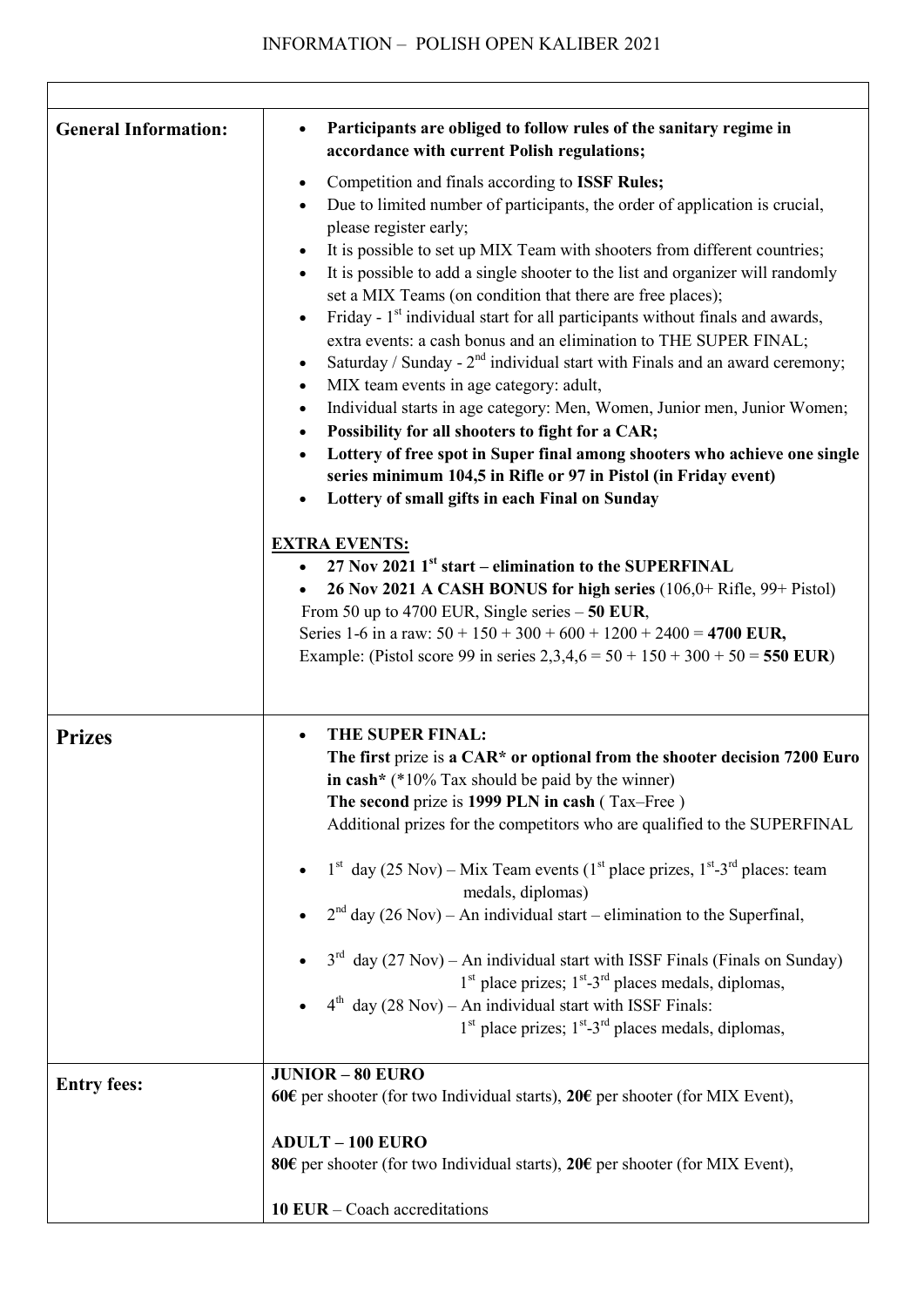| <b>Accommodation:</b><br>Organizer provides free<br>transport between hotels<br>and the shooting range. | 4* Hotel Cristal Bialystok (in the city centre, 5 km from the shooting range)<br>Single room $-80$ EUR per night (with breakfast)<br><b>Double room <math>-95</math> EUR</b> per night (with breakfast)<br><b>Optional: Dinner - 16 EUR</b><br>2* Hotel Turkus Bialystok<br>(2,7 km from the city centre, 8 km from the shooting range)<br>Single room $-35$ EUR per night (with breakfast)<br><b>Double room - 50 EUR</b> per night (with breakfast)<br>Triple room $-65$ EUR per night (with breakfast)                                                             |
|---------------------------------------------------------------------------------------------------------|-----------------------------------------------------------------------------------------------------------------------------------------------------------------------------------------------------------------------------------------------------------------------------------------------------------------------------------------------------------------------------------------------------------------------------------------------------------------------------------------------------------------------------------------------------------------------|
|                                                                                                         | <b>Optional: Dinner - 6 EUR</b><br>1* Hotel complex Jard 'Nad Zalewem'- Wasilkow<br>(8 km from the city centre, 11 km from the shooting range)<br>Single or Double room $-28$ EUR per night<br>Triple room $-40$ EUR per night<br>Quadruple room - 45 EUR per night<br>Optional: Breakfast / Dinner - 5 EUR.                                                                                                                                                                                                                                                          |
|                                                                                                         | Accommodation in a boarding school connected with a sports hall<br>25 Euro per night (with full board)<br>3 nights required (25-28.11.2021)                                                                                                                                                                                                                                                                                                                                                                                                                           |
| <b>Meals:</b>                                                                                           | All meals must be ordered by: Entry Form PO2021<br>All breakfasts and dinners can be eaten in the chosen hotel.<br><b>LUNCH</b> in the form of catering at the shooting range $-5$ <b>EUR</b> (25-28.11.2021)                                                                                                                                                                                                                                                                                                                                                         |
| <b>Transportation:</b><br>Air guns – permission is<br>not required.                                     | Nearest airports: Warsaw Chopin and Warsaw Modlin (200 km from Bialystok city)<br>From the airport to Bialystok city you can travel by a train (mt.rozklad-pkp.pl) or a<br>regular bus line: zakexpress.pl<br>A private bus (two sizes are available: for max 50 or max 20 people) – ask in the entry<br>form for a possible reservation.<br>Example cost: 20 people bus $-600$ EUR (Airport $-$ Hotel $-$ Airport)<br>Transportation between hotels and the shooting range is provided by the Organizer for<br>teams that booked a hotel by the official Entry Form. |
| Fees, accommodation<br>payment                                                                          | All payments (accommodation, meals, entry fees, ect.) have to be paid in cash [EUR<br>or PLN] in the competition office in Bialystok.                                                                                                                                                                                                                                                                                                                                                                                                                                 |
| <b>Current Polish sanitary</b><br>regime regulations                                                    | Due to the current Polish sanitary regime regulations, participants of the international<br>sports competitions organized by Polish Sport Shooting Federation, are not obliged to<br>undergo a 10 day quarantine after entering the Polish territory.<br>Current detailed information concerning the covid-19 regime regulations in Poland can<br>be found on the official governmental website here:<br>https://www.gov.pl/web/coronavirus/general-information                                                                                                       |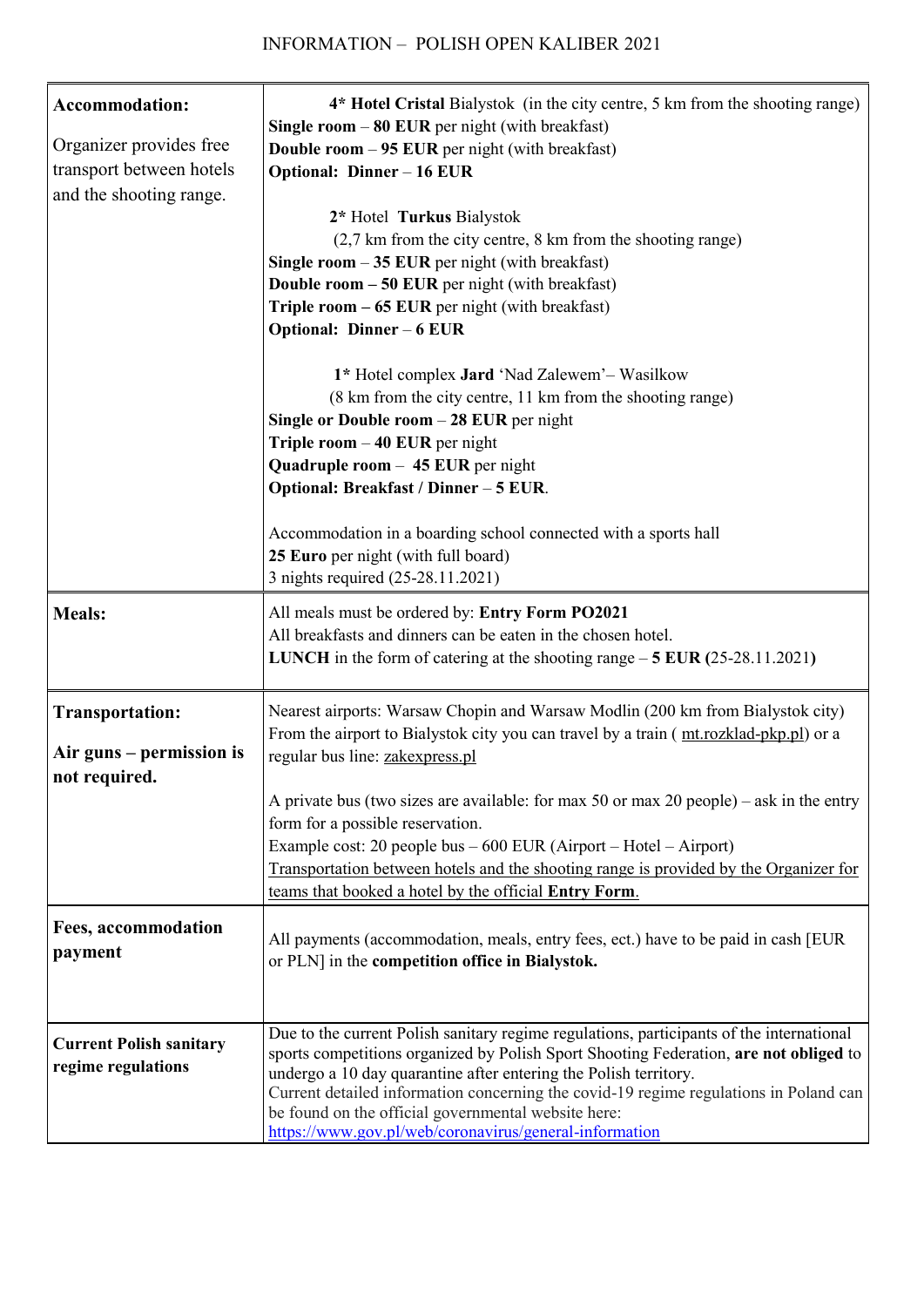| <b>Applications:</b><br>Email:<br>kaliberopen@gmail.com<br>deadline:<br>3 <sup>th</sup> November 2021 | 1. Personal and group applications, MIX Team, HOTEL and meals reservation<br>on official file: Entry Form PO2021 should be send on email:<br>kaliberopen@gmail.com, before 3 <sup>rd</sup> November 2021, 12:00PM<br>Please note, that the Entry Form is completed as an example. Please delete it and<br>complete it correctly before sending it via email.<br><b>ATTENTION!</b><br>*Final correction and start list verification to 15.11.2021, 12PM,<br>after this date all corrections will be made only with a penalty 25 EUR                                                                                                          |
|-------------------------------------------------------------------------------------------------------|---------------------------------------------------------------------------------------------------------------------------------------------------------------------------------------------------------------------------------------------------------------------------------------------------------------------------------------------------------------------------------------------------------------------------------------------------------------------------------------------------------------------------------------------------------------------------------------------------------------------------------------------|
| Organizer:                                                                                            | <b>Sports Club 'KALIBER' Bialystok</b><br>Grunwaldzka Street 18, post code 15-879 Bialystok city, Poland<br>+48 85 874 98 16, Email: uks.kaliber@wp.pl, website: www.ukskaliber.pl<br>Competition Email: kaliberopen@gmail.com<br>Club President: Włodzimierz Aleksiejuk, mobile: +48 502 649 400 (Rus)<br>Competition Manager: Adam Pogorzelski, mobile: +48 509 669 237 (Eng)                                                                                                                                                                                                                                                             |
| <b>SHOOTING RANGE,</b><br><b>Competition Office</b>                                                   | Sports Hall at school: 'Zespol Szkol Rolniczych'<br>Ks. St. Suchowolca Street 26, post code 15-566 Bialystok city, POLAND<br>GPS: 53.11, 23.202 53°06'36"N 23°12'07"E,<br>Google maps: 'Zespol Szkol Rolniczych, Ksiedza Stanislawa Suchowolca, Bialystok'<br>Jurowce<br><b>JARD</b> Wasilków<br>Nowe<br>Mostek<br>Lence<br>csandrowo<br>orzyniewo<br>bryczne<br>Sielachowskie<br>Fasty<br>65<br>(TURKUS)<br>SIENKIEWICZA WYGODA<br><b>CRISTAL</b><br>κi<br>65<br>Blałystok<br>MLODYCH<br>39<br><b>SKORUPY</b><br><b>STAROSIELCE</b><br>678<br>BEMA<br>MICKIEWICZA<br>Shooting<br>Range<br><b>NOWE MIASTO</b><br>Klepacze<br><b>DOJLIDY</b> |